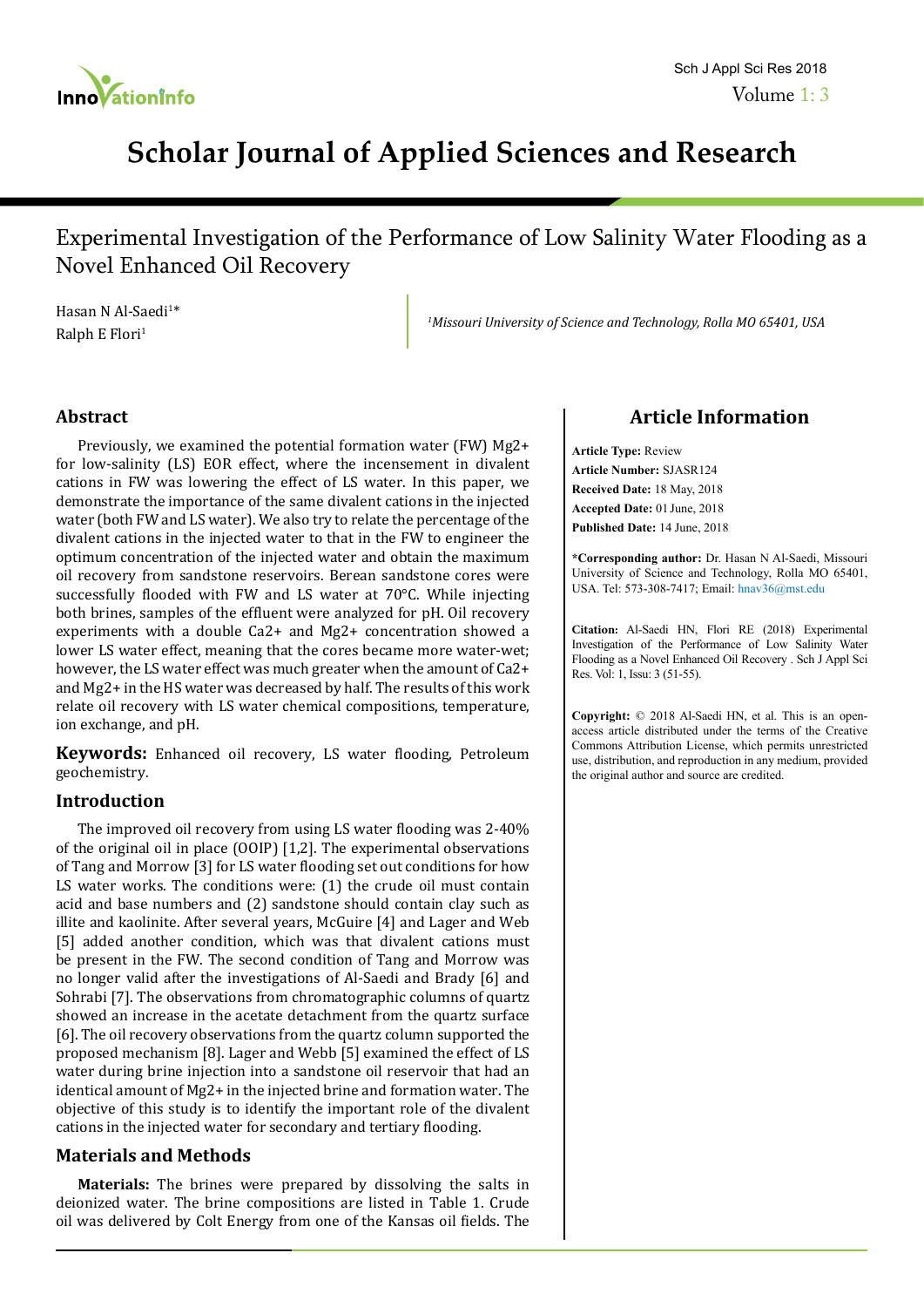viscosity of the oil was 14 cp at 20°C, the density is 0.815 gm/cc at 20°C. The experimental setup is shown in Figure 1. A syringe pump was used to injected water into the accumulators which contain the FW and LSW. The injected brines flow into the core mounted in the core holder and the effluent was collected from the other side. The whole system installed inside an oven.

**Core flooding:** The Berean sandstone cores were flooded with 2 PV FW (96,100 ppm) as a secondary flooding, and then 2 PV LS water (4000 ppm) was injected for the tertiary stage at a constant rate. While injecting brines, samples of the effluent were analyzed for pH. The experiments were conducted as follows:

- **1.** Core1 was saturated with FW containing 90 mmole/l Mg2+, and then flooded with the same FW followed by LS water containing 3 times diluted Mg2+ of the Mg2+ in FW.
- **2.** Core2 was saturated with FW containing 90 mmole/l Mg2+, and then flooded with the same FW followed by LS water containing 10 times diluted Mg2+ of the Mg2+ in FW while keeping the salinity of the LS water the same as in Core1 by adding NaCl.

## **Results and Discussion**

In previous work [1], we investigated the role of the divalent cations (Ca2+ and Mg2+) in the FW on the LS EOR and found that the role of the Mg2+ in FW is more effective than the Ca2+ even at high concentrations. As the concentration of the divalent cations increases in the FW, the sandstone turned more water-wet and less LS EOR effect was observed. In the present study, the focus was on the divalent cations in the injected LS water. The oil recovery results have been discussed in relation to the concentrations of the injected divalent cations.

The outcrop core1 was successively flooded with FW and LS water at 70°C. No increased oil recovery was observed during LS water flooding (d3Mg2+) after core1 was flooded in secondary stage with FW. The ultimate oil recovery remained constant at 52.5% OOIP (Figure 2a). The measurements of the pH were logged for the FW and LS water. The pH reading for FW effluent was 6.8 (Figure 3a), which must be sufficiently low to promote adsorption of polar components onto the sandstone surface. The injection pressure was 41 psi during the FW flood. The LS water

injection pressure increased to 47 psi (Figure 4a).

When switching from FW to LS water, the pH of the LS water effluent increased to 7.3 (Figure 3), which was small pH increment due to the high concentration of Mg2+ in the injected LS brine demonstrating very low wettability alteration. According to Lager and Webb [5] and Brady and Morrow [9], the difference in upward shift in effluent pH between HS and LS water is traditionally ascribed to the exchange of H+ for divalent cations on clay surfaces. Our previous work showed a similar attitude on both free-clay sandstone and rich-clay sandstone [6]. More water-wet sandstone would be introduced due to that pH jump. It seems the core wet ability has not been altered by the injected LS water because of the high concentration of the Mg2+. Mg2+ was responsible for the low pH in the LS water effluent, an in turn, no additional oil recovery was obtained (Table 2).

The core2 was flooded the same way as in core1 but with d10Mg2+ LS water. As pointed previously, core1 and core2 were saturated with FW containing 90 mmole Mg2+.The oil recovery during FW forced imbibition reached a plateau at 51.5% OOIP (Figure 2b). The oil recovery was similar to core1 because of both alike in petrophysical properties and the core preparations. Upon switching to LS water, the incremental oil recovery was 2.65% of OOIP (Figure 2b). Diluting the Mg2+ 10 times in the injected LS water improved the oil recovery from 0% to 2.65%. The initial pH of the FW was 6.9, and the pH increased to 7.9 when switching to LS water (Figure 3b), which was significantly higher than for the core1. The pH during FW flooding providing a favorable environment for creating mixed-wet media. The pressure profile had similar behavior to that in core1 (Figure 4a and 4b). In our previous work we conducted the same experiments under the same conditions but at 90°C. The results were quite similar for secondary oil recovery but it was greater for the LS water flooding when the Mg2+ was diluted 10 times in the LS water [10].

## **Conclusions**

- **1.** When Mg2+ exists in the LS water, there is no oil recovery improvement during LS water flooding. There is no pH jump. It seems Mg2+ disrupts LS water EOR effect.
- **2.** The experiments showed that Mg2+ is favorable for secondary oil recovery when the Mg2+ is presented in the

**Table 2:** Oil recovery results for both FW and LS water flooding.

| Zore                                 | Ouartz. % | Kaolinite. % | Diameter, cm ' | Length, cm  | K, md | <b>Porosity, %</b> | $\mathbb{M}$ $\mathbb{R}^{2+}$ in FW, mM | $\parallel$ Mg <sup>2+</sup> in LSW, mM |
|--------------------------------------|-----------|--------------|----------------|-------------|-------|--------------------|------------------------------------------|-----------------------------------------|
| Core#1                               | ີ         |              | 2.34           | 177<br>14.7 | 100   | $\sim$ 21          | 90                                       | 30                                      |
| $\textcolor{blue}{\mathbf{Core}\#2}$ |           |              |                | .4.67       |       |                    | 90                                       |                                         |

| Core   | $Ca2+$ in FW<br>& LSW<br>(mM) | $Mg^{2+}$ in FW<br>(mM) | $Mg^{2+}$ in LSW<br>(mM) | <b>Secondary Oil</b><br><b>Recovery by</b><br>FW, % | <b>Secondary</b><br><b>Residual Oil</b><br><b>Saturation S</b> | <b>Tertiary Oil</b><br><b>Recovery by</b><br>LSW, $\%$ | $\Delta S_{\rm orb}$ , % |
|--------|-------------------------------|-------------------------|--------------------------|-----------------------------------------------------|----------------------------------------------------------------|--------------------------------------------------------|--------------------------|
| Core#1 |                               | 90                      | 30                       | 52                                                  | 48                                                             |                                                        | 48                       |
| Core#2 |                               | 90                      |                          | 51.5                                                | 48.5                                                           | 2.63                                                   | 45.87                    |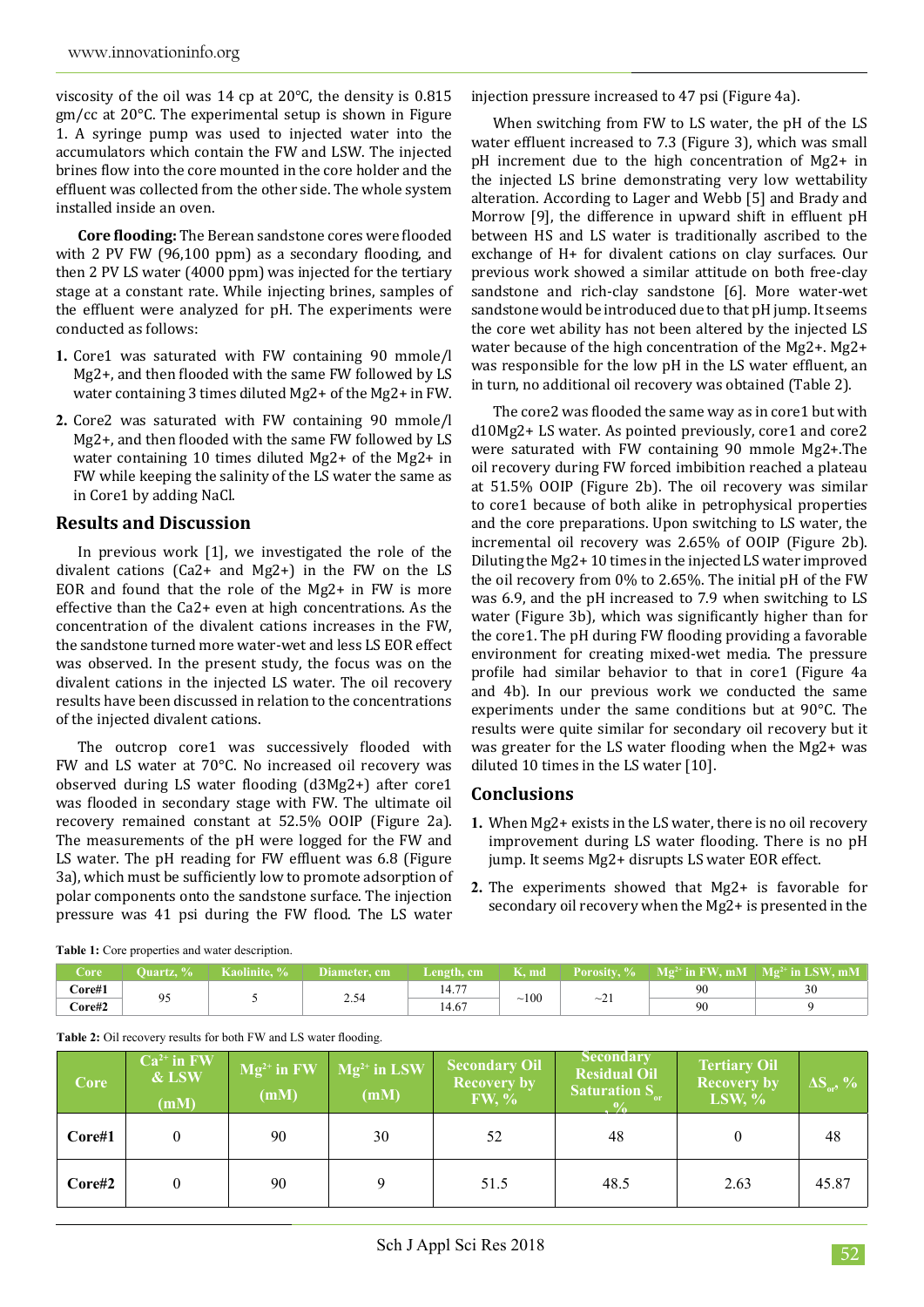



Sch J Appl Sci Res 2018 53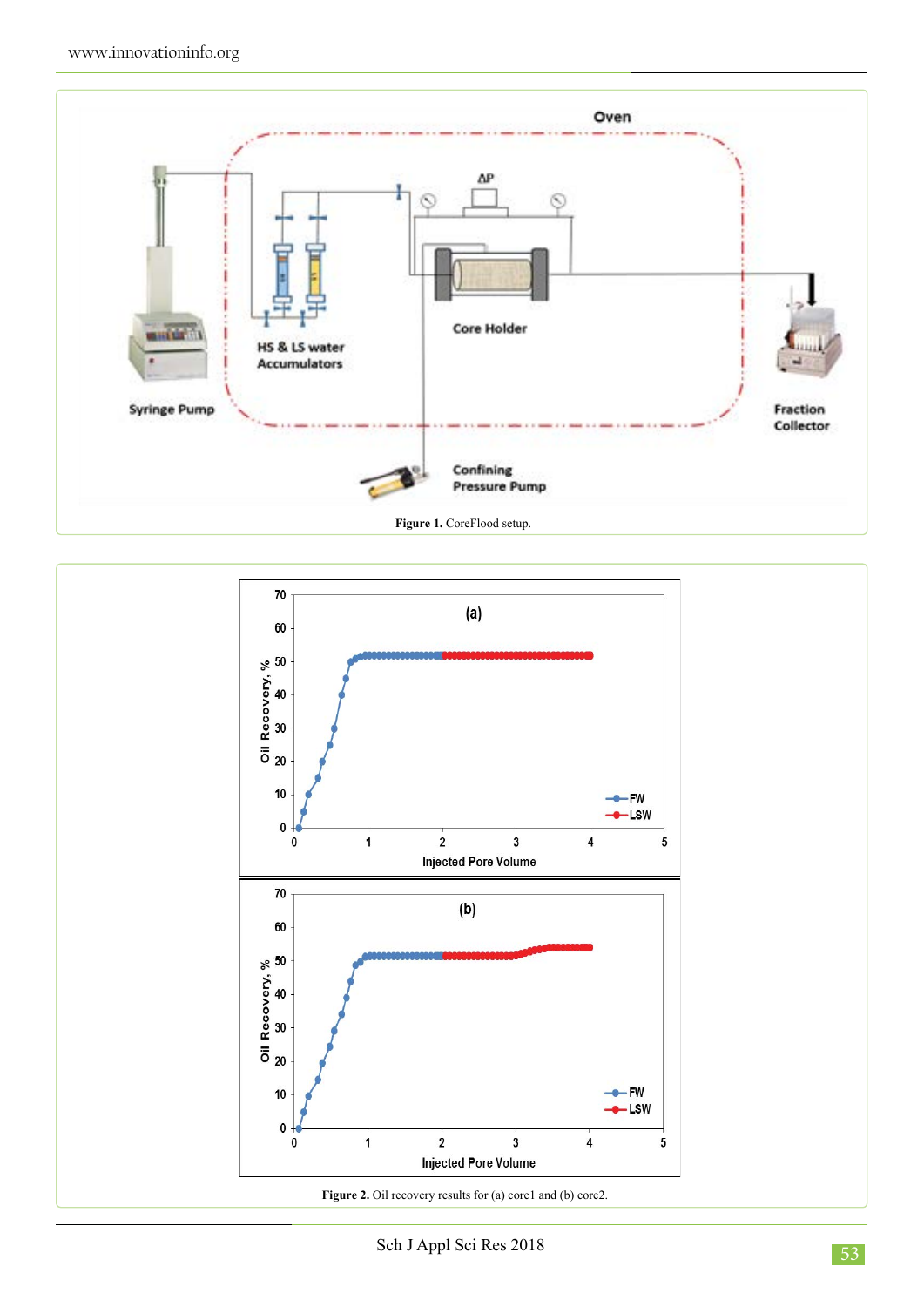